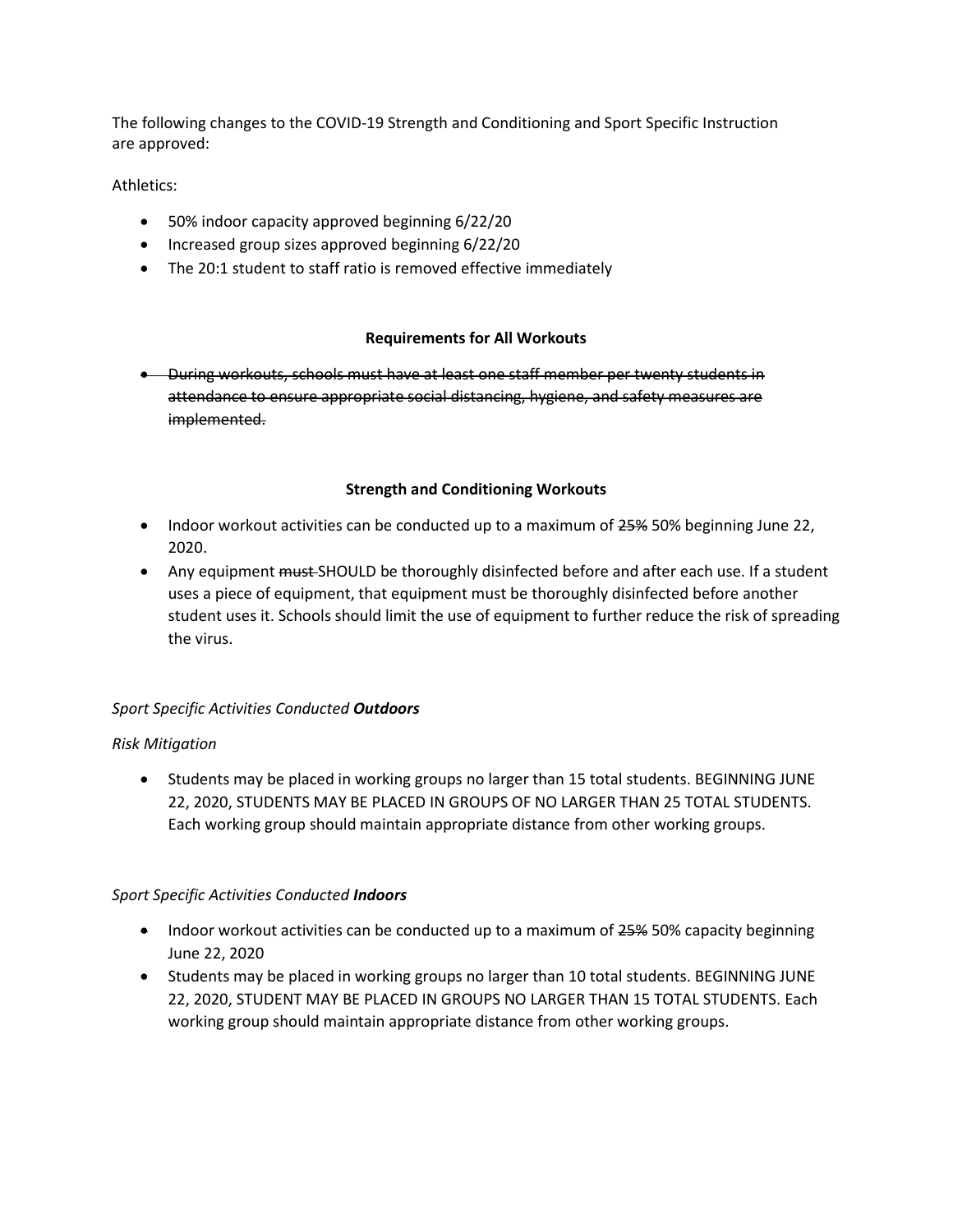### **COVID-19 Strength and Conditioning and Sport Specific Instruction**

Requirements for UIL Summer Strength and Conditioning and Sport Specific Instruction beginning June 22, 2020 are described below. UIL will continue to work with state officials and monitor CDC and other federal guidance to determine any potential modifications.

### **Deciding Whether to Offer In-Person Summer Strength and Conditioning**

Schools should take their local context into account when deciding whether to offer summer strength and conditioning on campus by monitoring the situation on the [Texas Department of State Health](https://txdshs.maps.arcgis.com/apps/opsdashboard/index.html#/ed483ecd702b4298ab01e8b9cafc8b83)  [Services dashboard.](https://txdshs.maps.arcgis.com/apps/opsdashboard/index.html#/ed483ecd702b4298ab01e8b9cafc8b83) Schools should follow all local and state requirements when considering strength and conditioning activities.

### **Requirements for All Workouts**

Consider having an individual wholly or partially dedicated to ensuring health protocols are being successfully implemented and followed. Schools must follow all requirements of state and local authorities in addition to the requirements below:

- Attendance at workouts must be optional for students and in compliance with the rules for Summer Strength/Conditioning Programs & Sport Specific Skill Instruction noted below. In addition to on-campus workout options, schools should consider providing students guidance for working out at home or remotely away from school. This can include virtual workouts, emailed or otherwise electronically delivered workout instructions, or any delivery model approved by the local school district.
- Attendance records shall be kept, however, students shall not be required or allowed to make up missed days or workouts.
- Fees, if any, shall be established by the superintendent and collected by the school. Any payment to coaches shall be from the school and from no other source.
- Students may not be given access to locker rooms or shower facilities. Students should report to workouts in proper gear and immediately return home to shower at end of the workout.
- Schools must have hand sanitizer or hand-washing stations readily available in the workout area. Students and staff should be encouraged to use it frequently.
- All surfaces in workout areas must be thoroughly disinfected throughout and at the end of each day.
- No clothing or towels may be laundered on site or shared during workouts.
- There can be no shared water or food.
- Before the start of summer workouts, and at the start of every week of summer workouts, schools should consider pre-screening all students for COVID symptoms that they or others living in their house may experience. This can be completed by phone prior to the first day of workouts, in person or in writing. Students and staff must self-screen every day for COVID-19 symptoms for themselves and family members. Schools should consider taking the temperature of each student each day at the start of the conditioning sessions, if possible.
- Schools should plan for entry and exit procedures that reduce the number of students and parents congregating outside and/or mixing around the workout areas and parking areas. Consider staggering start and end times, assigning students to entries and exits to ensure even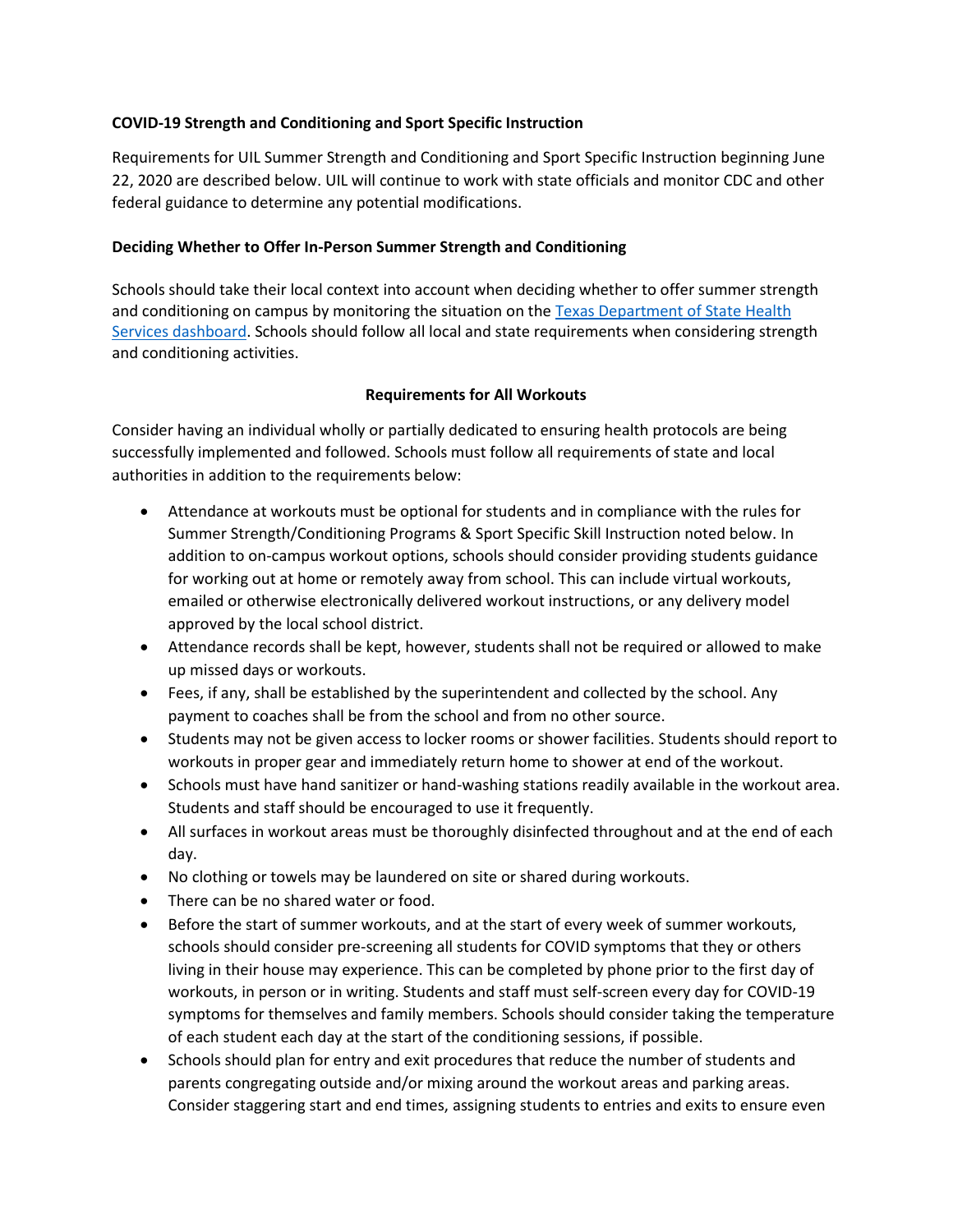distribution of students entering/exiting at each entry point, providing guidance to students to enter one at a time and wait six feet apart outside the entrance.

• If the school is planning to offer transportation for summer activities, schools should follow all TEA guidance and local guidance related to such transportation.

\* Schools should consider having students remain with a single group or cohort to minimize the number of students and staff that must isolate if a case is confirmed. See **Positive Cases and Staff or Students Showing COVID Symptoms** at the bottom of this document.

### **Strength and Conditioning Workouts**

In addition to the above requirements for all workouts, the following applies to strength and conditioning activities:

- Sessions for strength and conditioning may be conducted by school coaches for students in grades 7-12 from that coach's attendance zone.
- A strength and conditioning session shall be no more than two consecutive hours per day, Monday through Friday.
- A student shall attend no more than one session per day.
- Strength and conditioning sessions shall include only strength and conditioning instruction and exercises. No specific sports skills shall be taught and no specific sports equipment, such as balls, dummies, sleds, contact equipment, etc., shall be used.
- Except for reasonable safety considerations, such as spotting, students and staff must maintain at least six feet of distance from all sides when not actively exercising. When actively exercising, students and coaches must maintain at least ten feet of distance from all sides when possible. Schools should consider requiring students who are not actively exercising, but are spotting, to wear cloth face masks.
- Indoor workout activities can be conducted up to a maximum of 50% beginning June 22, 2020.
- Schools should limit the total number of participants based on available space to allow for the appropriate distancing between students and staff.
- Workout stations must be spaced to allow for at least ten feet of distance between them in all directions. Some exercises may require more than ten feet of distance.
- Any equipment should be thoroughly disinfected before and after each use. If a student uses a piece of equipment, that equipment should be thoroughly disinfected before another student uses it. Schools should limit the use of equipment to further reduce the risk of spreading the virus.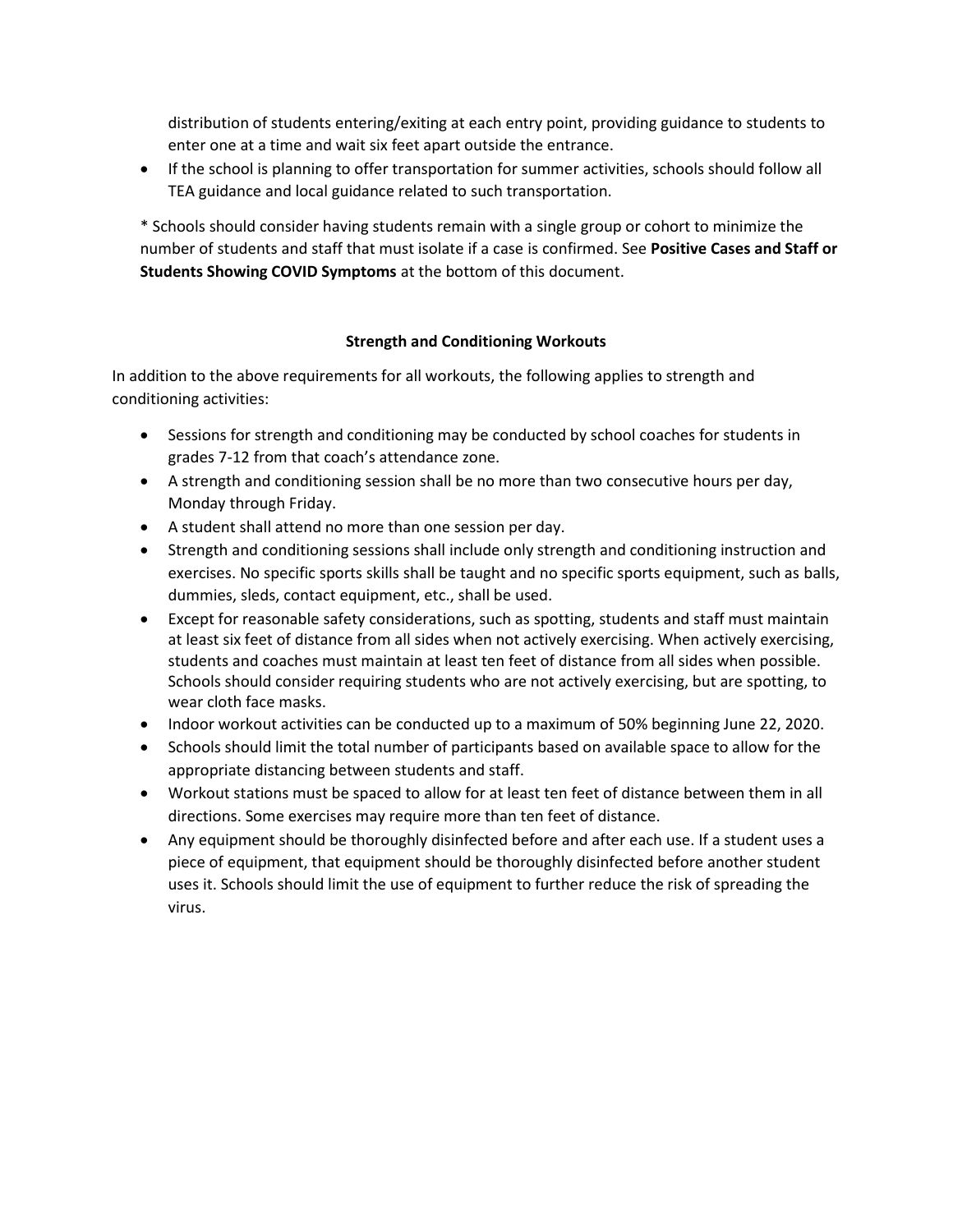# **Sport Specific Instruction**

In addition to the above requirements for all workouts, the following applies to sport specific instruction:

## *Limitations and Rules*

- Sessions for sport specific instruction may be conducted by school coaches for students in grades 7-12 from that coach's attendance zone.
- Sessions may be conducted in addition to the strength and conditioning session(s), and a student shall attend no more than 90 minutes per day of sport specific skill instruction with no more than 60 minutes per day in a given sport, Monday through Friday.
- Sport specific skill sessions may include specific sports equipment, but contact equipment (restricted equipment) is not allowed. School shorts, shirts and shoes may be provided by the school (local school option) but may not be laundered on-site.
- No competitive drills involving one or more students on offense against one or more students on defense may be conducted.
	- o Examples (including but not limited to):
		- Basketball players may participate in drills, but cannot conduct drills / activities against a defender.
		- In football, offensive / defensive drills are allowed, but no 7 on 7, or offense vs defense drills are allowed, etc.

# *Sport Specific Activities Conducted Outdoors*

# *Risk Mitigation*

- Students and staff must maintain at least six feet of distance from all sides when not actively exercising. When actively exercising, students and coaches must maintain at least ten feet of distance from all sides when possible.
- Schools should limit the total number of participants based on available space to allow for the appropriate distancing between students and staff.
- Students may be placed in working groups no larger than 15 total students. Beginning June 22, 2020, students may be placed in groups of no larger than 25 total students. Each working group should maintain appropriate distance from other working groups.
- Any equipment, such as sports balls, should be regularly disinfected during workout sessions. This equipment should not be shared between groups. After a group has used such equipment, that equipment must be thoroughly disinfected before being used by a different group.

# *Sport Specific Activities Conducted Indoors*

# *Risk Mitigation*

• Students and staff must maintain at least six feet of distance from all sides when not actively exercising. When actively exercising, students and coaches must maintain at least ten feet of distance from all sides when possible.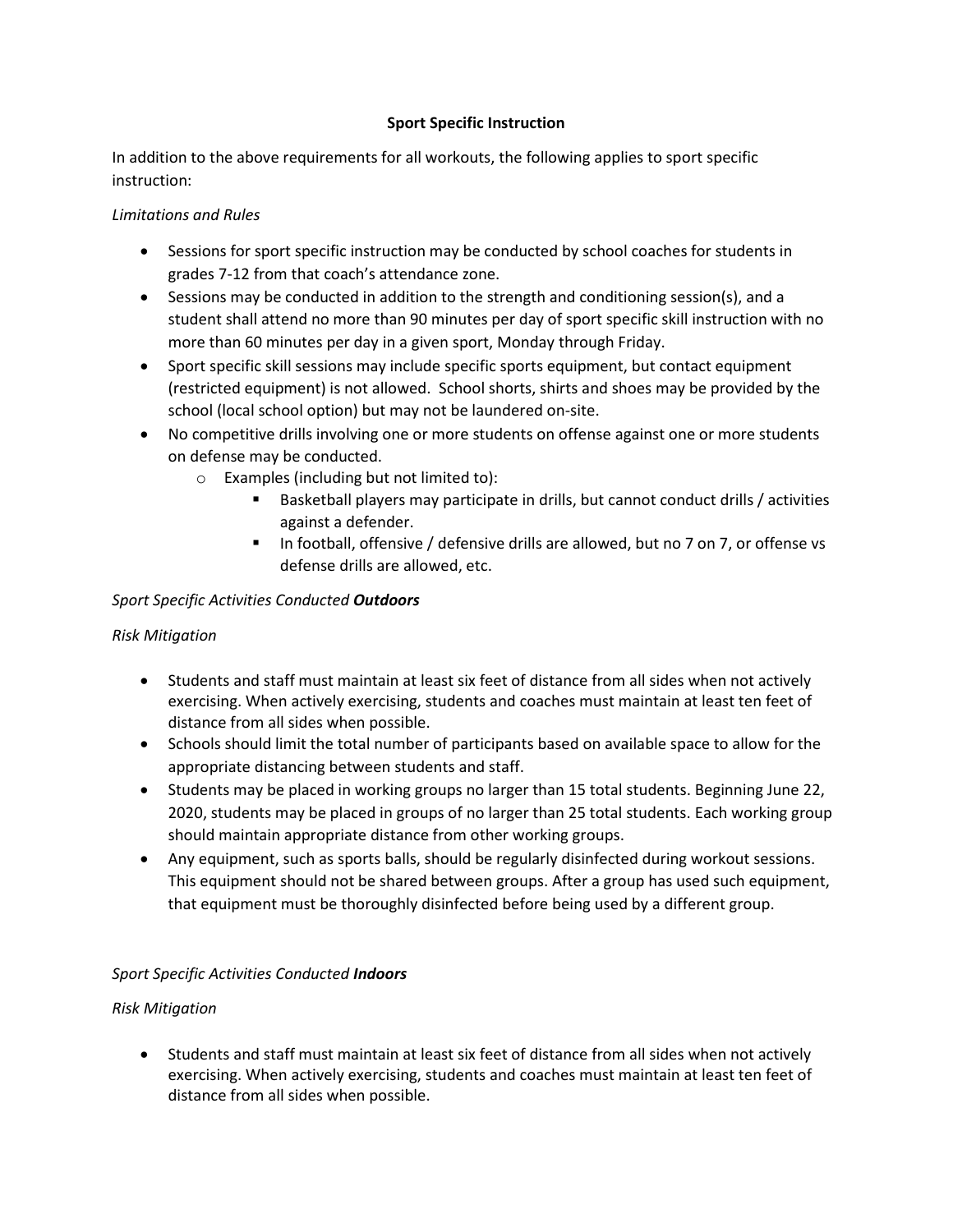- Schools should limit the total number of participants based on available space to allow for the appropriate distancing between students and staff.
- Indoor workout activities can be conducted up to a maximum of 25%. This will increase to 50% capacity beginning June 22, 2020.
- Students may be placed in working groups no larger than 10 total students. Beginning June 22, 2020, student may be placed in groups no larger than 15 total students. Each working group should maintain appropriate distance from other working groups.
- Any equipment, such as sports balls, should be regularly disinfected during workout sessions. This equipment should not be shared between groups. After a group has used such equipment, that equipment must be thoroughly disinfected before being used by a different group.

# **Positive Cases and Staff or Students Showing COVID Symptoms**

• If a positive case is identified among a participant in these summer activities, either staff or student, the group to which that staff or student was assigned and in contact with must be removed from the sessions while all members of the group self-isolate. If the confirmed individual regularly had close contact outside a single group, then all of the students and staff with whom the confirmed individual had close contact shall be removed from workouts for two weeks.

> Schools should consider having students remain with a single group or cohort to minimize the number of students and staff that must isolate if a case is confirmed.

- $\circ$  For example: If a student in one cohort tests positive for COVID, the student and that one cohort must isolate. If that student was part of several cohorts, then the student and all of the cohorts they were a member of would have to isolate.
- Any staff member or student who experiences any of the symptoms of COVID (listed below) should self-isolate until the below conditions have been met.
	- $\circ$  In the case of an individual who was diagnosed with COVID-19, the individual may visit when all three of the following criteria are met: at least three days (72 hours) have passed since recovery (resolution of fever without the use of fever-reducing medications); and the individual has improvement in respiratory symptoms (e.g., cough, shortness of breath); and at least ten days have passed since symptoms first appeared; or
	- $\circ$  In the case of an individual who has symptoms that could be COVID-19 and does not get evaluated by a medical professional or tested for COVID-19, the individual is assumed to have COVID-19, and the individual may not return to work until the individual has completed the same three-step criteria listed above; or
	- $\circ$  If the individual has symptoms that could be COVID-19 and wants to return to work before completing the above self-isolation period, the individual must obtain a medical professional's note clearing the individual for return based on an alternative diagnosis.
- Any student or staff member living with someone who experiences any of the symptoms of COVID, whether they have a positive COVID test or not, should self-isolate for two weeks. If they do not experience any COVID symptoms during that period, they can return to summer workouts. If they experience symptoms, they must self-isolate until the conditions outlined above have been met.